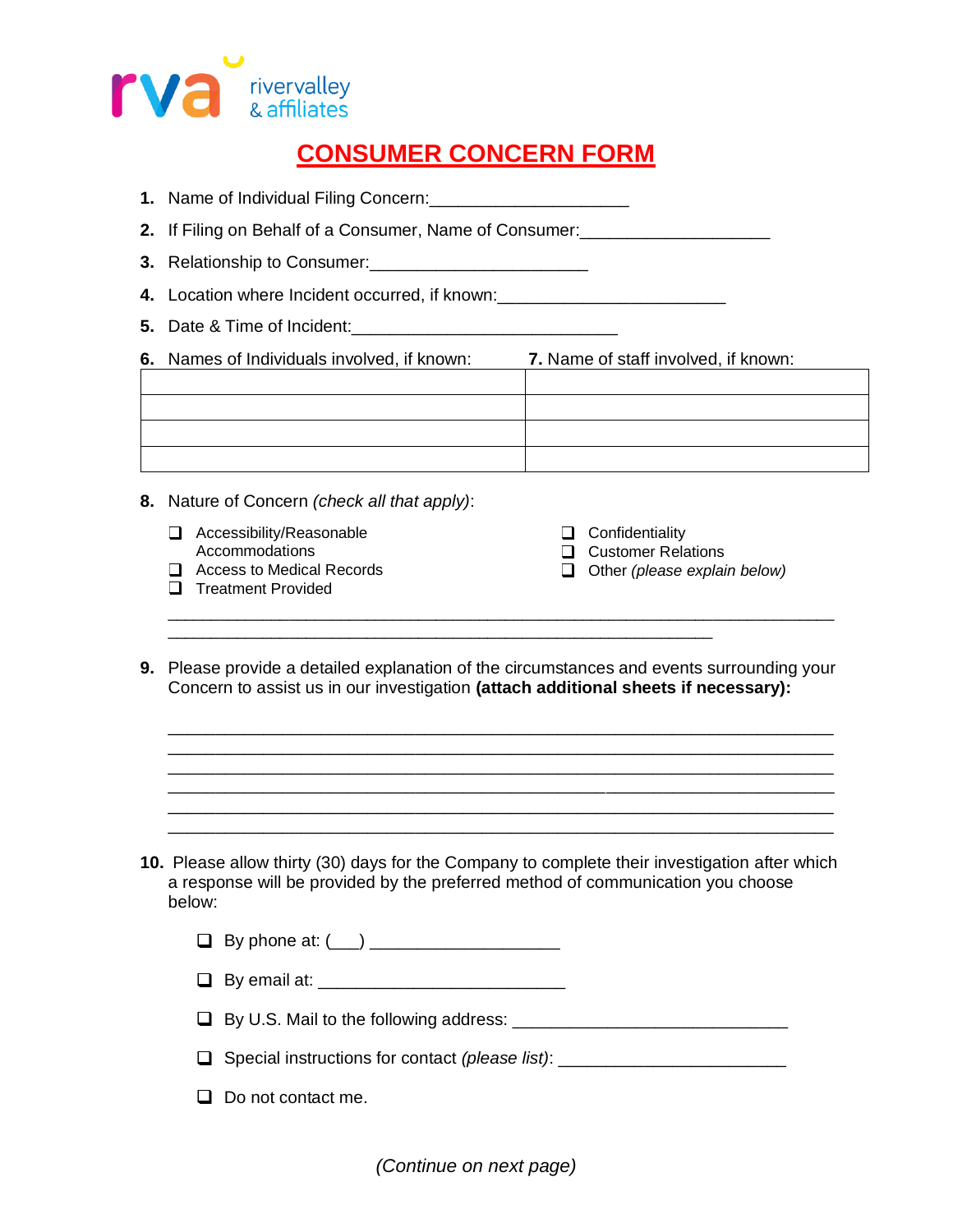

**11.** Person filing Concern:

|                            | <b>Signature</b>                           | <b>Print Name</b>      | <b>Date</b>                                |  |  |
|----------------------------|--------------------------------------------|------------------------|--------------------------------------------|--|--|
|                            | 12. Staff Member Receiving Concern:        |                        |                                            |  |  |
|                            | <b>Signature</b>                           | <b>Print Name</b>      | <b>Date</b>                                |  |  |
| <b>FOR OFFICE USE ONLY</b> |                                            |                        |                                            |  |  |
|                            | <b>RECEIPT OF CONSUMER CONCERN</b>         |                        | <b>INVESTIGATOR</b>                        |  |  |
|                            | 1. Date received by OCA/Privacy Office:    |                        | Investigation assigned to                  |  |  |
|                            |                                            |                        |                                            |  |  |
|                            | 2. Received by:                            |                        |                                            |  |  |
|                            |                                            |                        |                                            |  |  |
|                            | <b>INITIAL CONSUMER CONTACT</b>            |                        | <b>CONSUMER RESOLUTION NOTICE</b>          |  |  |
|                            |                                            |                        | 9. Date Investigation Completed:           |  |  |
|                            |                                            |                        |                                            |  |  |
|                            | 8. Method of Contact:                      |                        | 10. Date Consumer Notified:                |  |  |
|                            | $\Box$ Telephone $\Box$ Mail $\Box$ E-mail |                        |                                            |  |  |
|                            | $\Box$ Other:                              |                        |                                            |  |  |
|                            |                                            | 12. Method of Contact: |                                            |  |  |
|                            |                                            |                        | $\Box$ Telephone $\Box$ Mail $\Box$ E-mail |  |  |
|                            |                                            | $\Box$ Other:          |                                            |  |  |
|                            |                                            |                        |                                            |  |  |